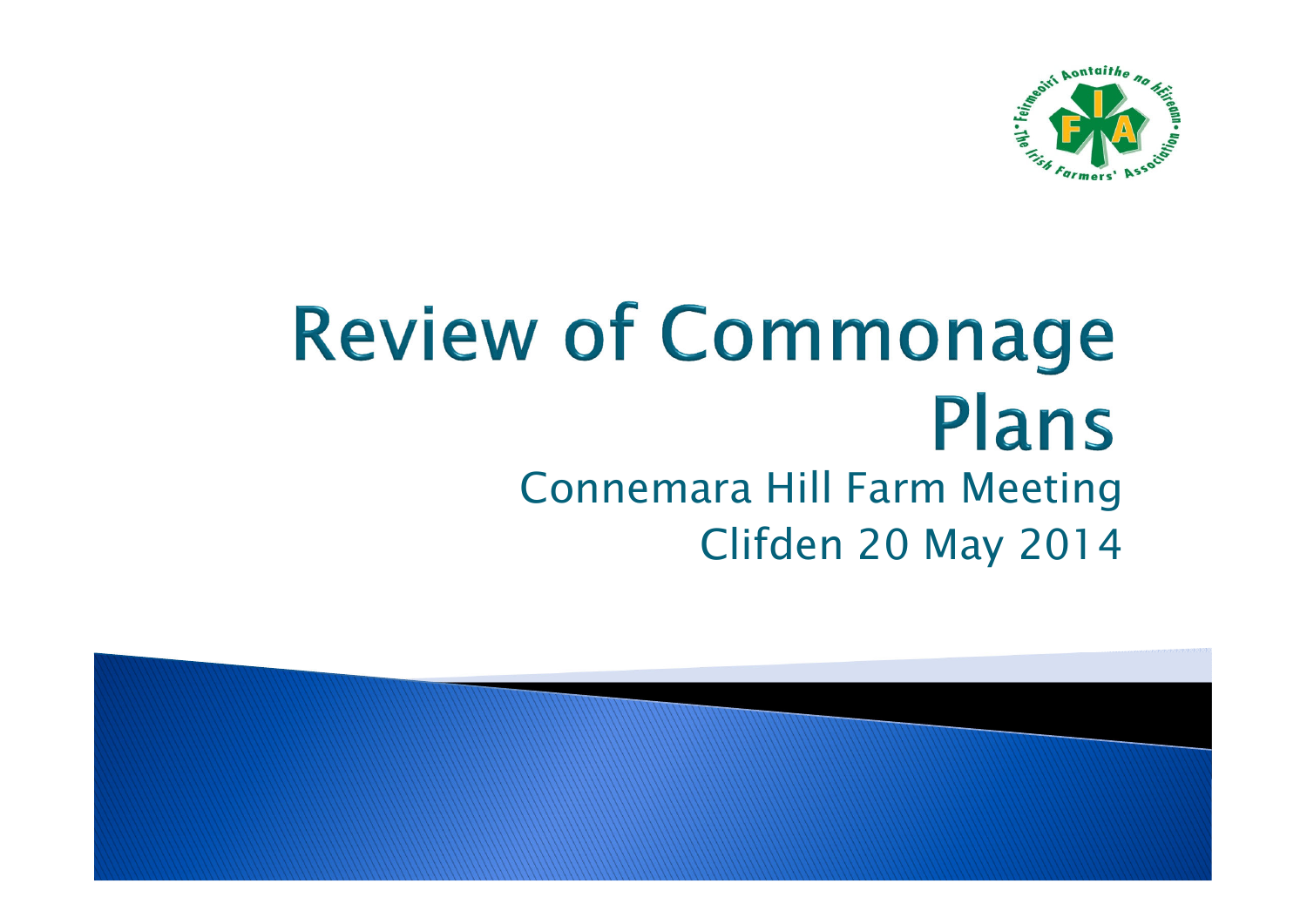

#### Hill farmer with 30ha, 5ha holding and 25ha commonage all designated SAC

| <b>Current Situation</b> | 2015 to 2019                |        |
|--------------------------|-----------------------------|--------|
| Reps 4<br>€7,260         | <b>GLAS</b>                 | €2,250 |
| €3,200<br>DAS            | DAS                         | €3,200 |
| E2,523<br><b>SFP</b>     | Avg SFP+SG to 2019          | €3,810 |
| <b>SG</b><br>€300        |                             |        |
| 2014 €13,283             | <b>Average 2015 to 2019</b> | €9,260 |
|                          |                             |        |

#### **Loss of €4023 pa**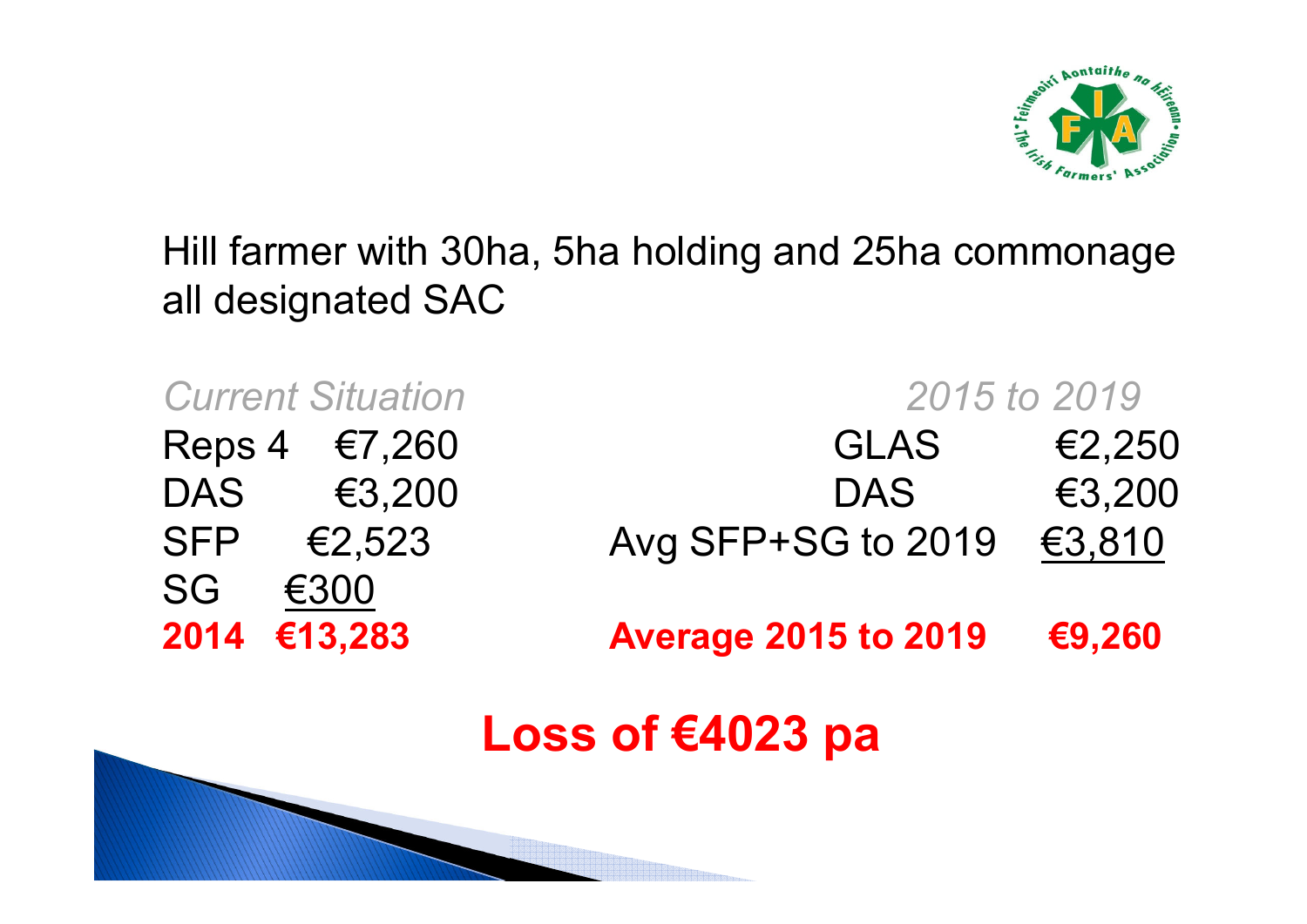

- 1. Setup group of relevant stakeholders
- 2. Independent chairman
- 3. GAEC from 2015 onwards
- 4. Allocated stocking rate is compliant with GAEC

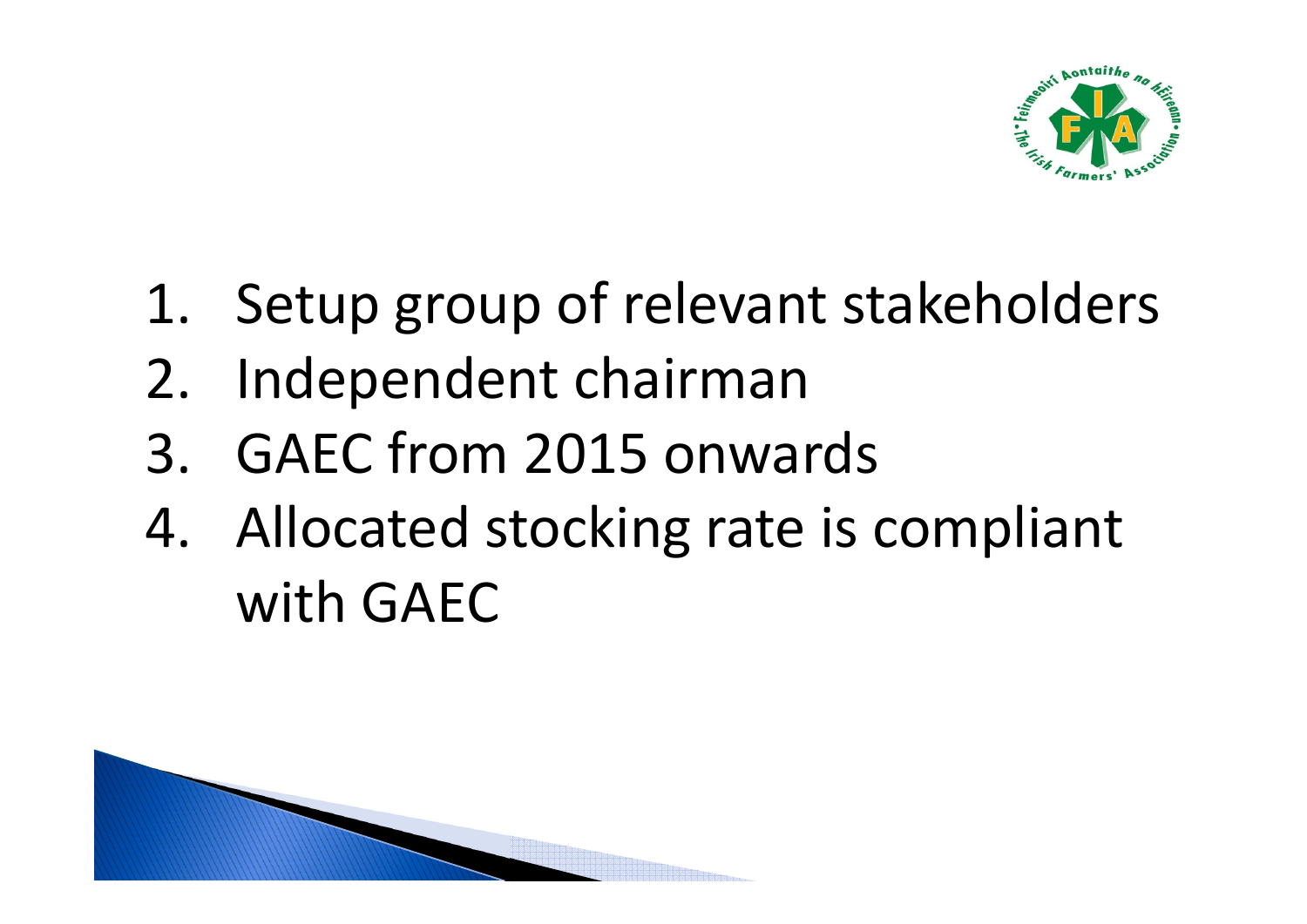

- 5. Availability of GLAS and GLAS Plus
- 6. Payment of  $E150$ ha as agreed by the EU
- 7. Top up for young farmers<br>2. Tay free lease for family
- 8. Tax free lease for family members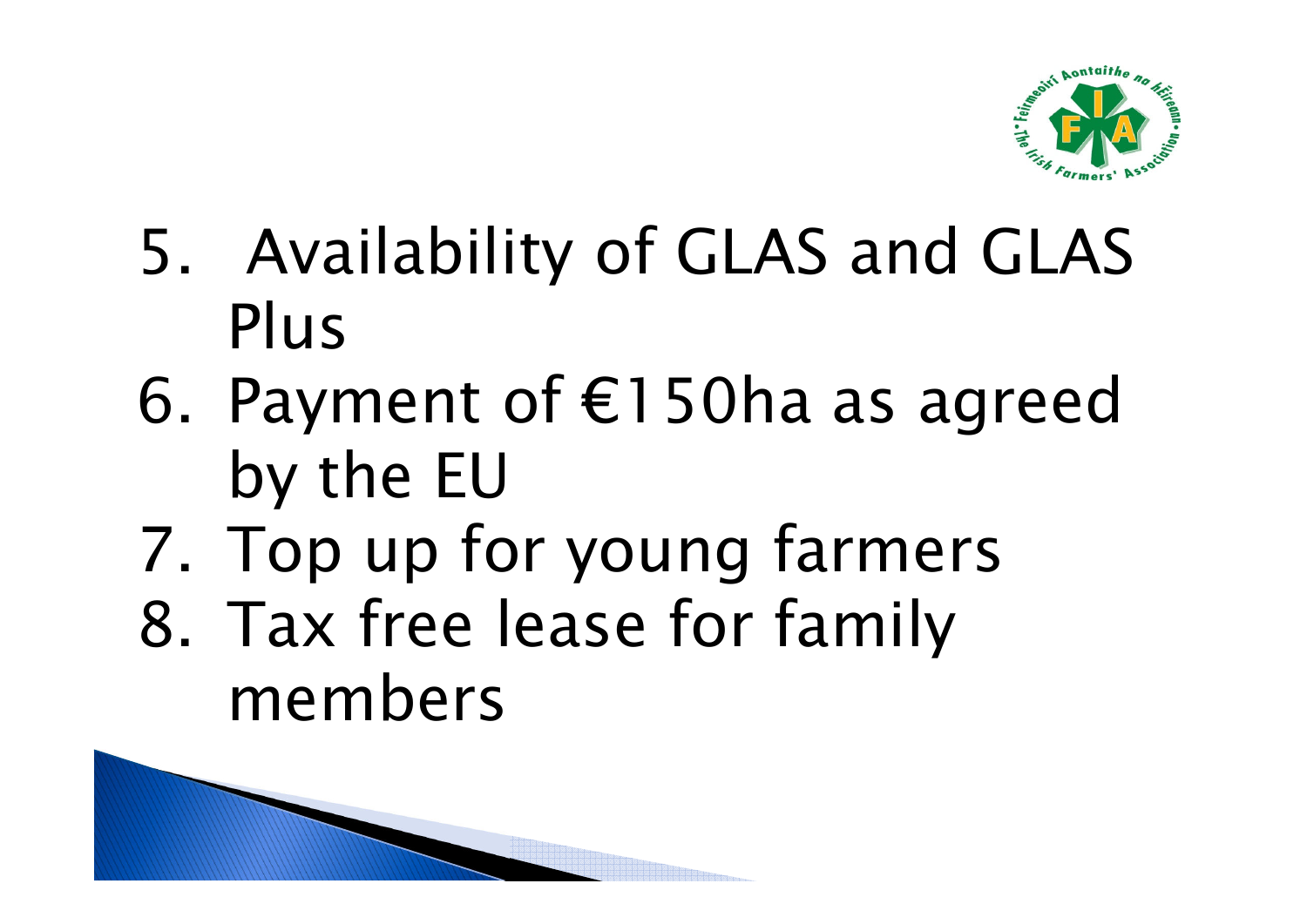

9. No restrictions on stock access to hill (stocking rate consistent for entire farm)10.Farmers with higher stocking rate (Planned provision for this) 11.Agreement of stock numbers on commonage (All farmers will be deemed active)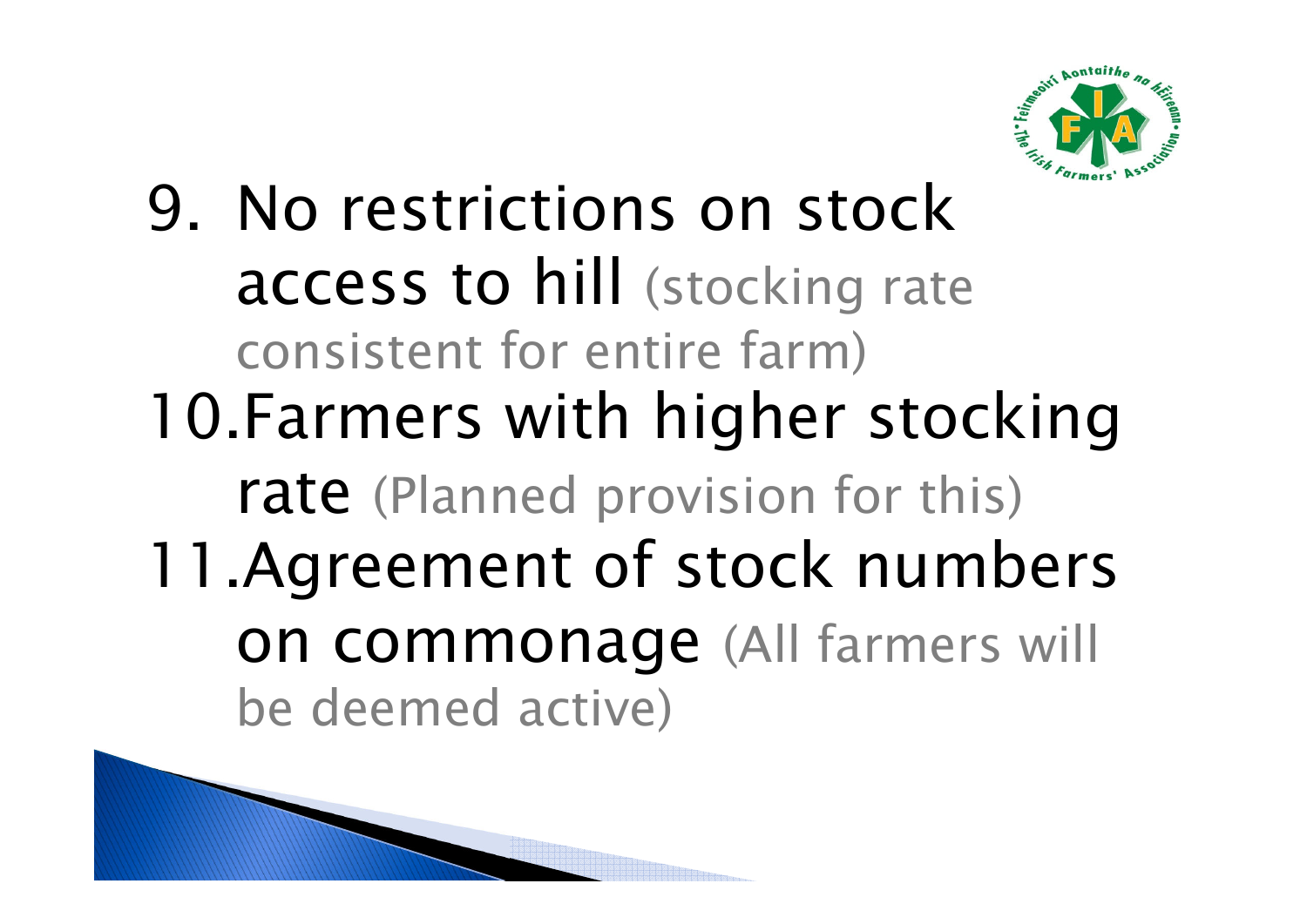

## 12.Stocking rates across all adjoining unfenced hills should not differ significantly13.Cattle grazed on the commonage in the traditional manner

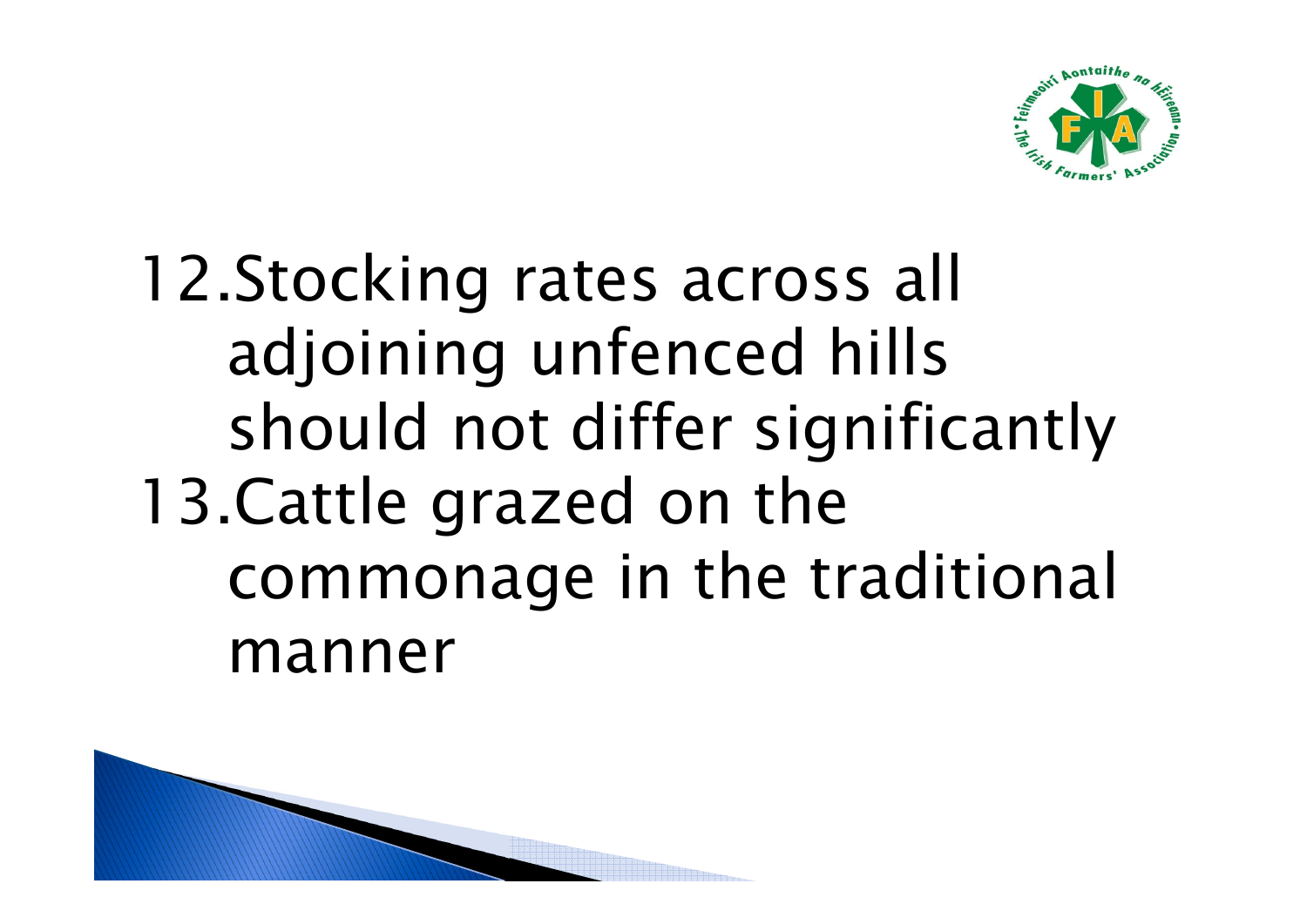

## 19.Substantial increase in stock, >10%pa voluntary (Teageas figures)20.GLAS measures to encourage the use of native breeds

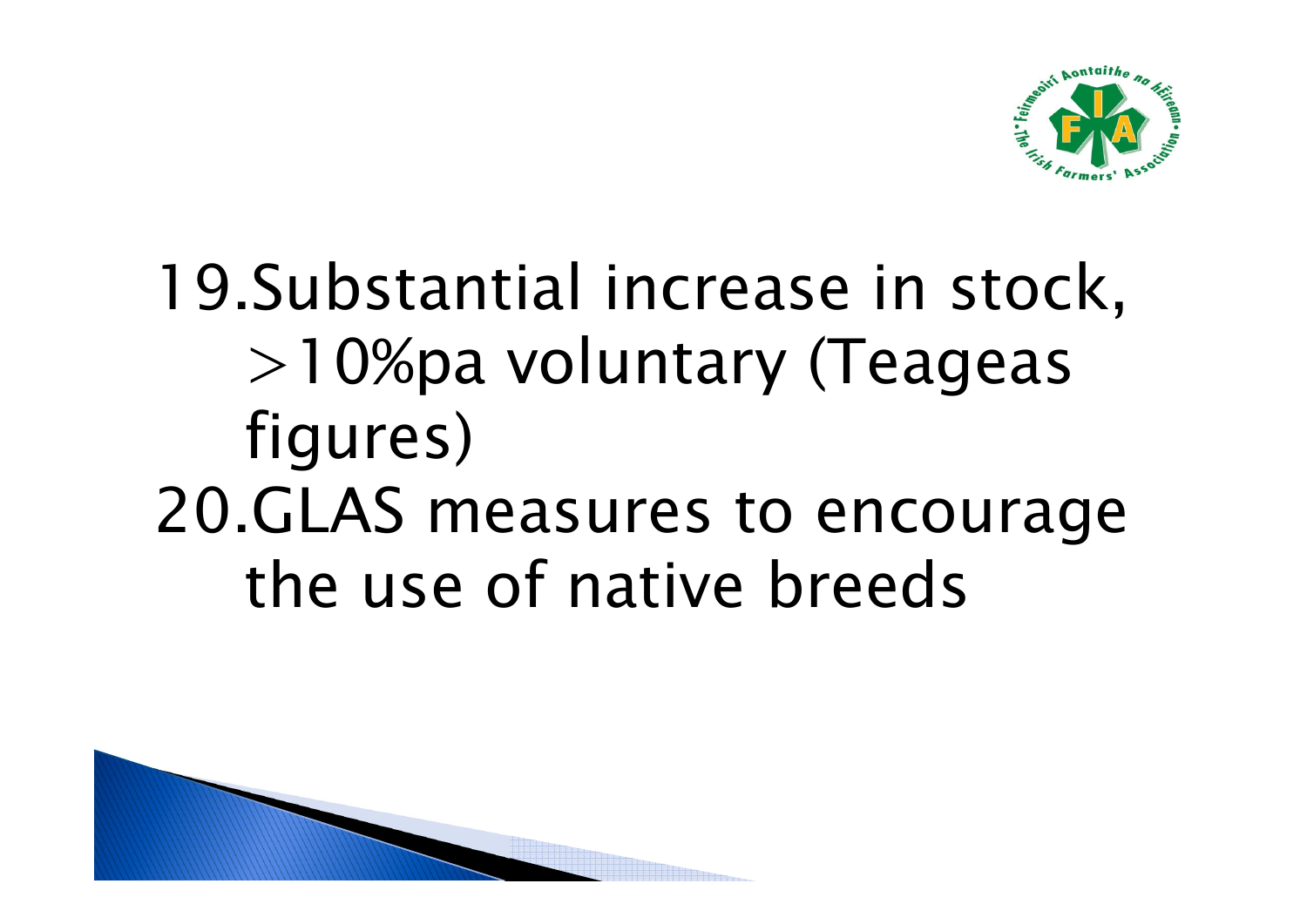

# Discussion

•How to deal with stocking of unfenced land along roadways or hazardous for grazing?

•Should planners be directly paid by the department?